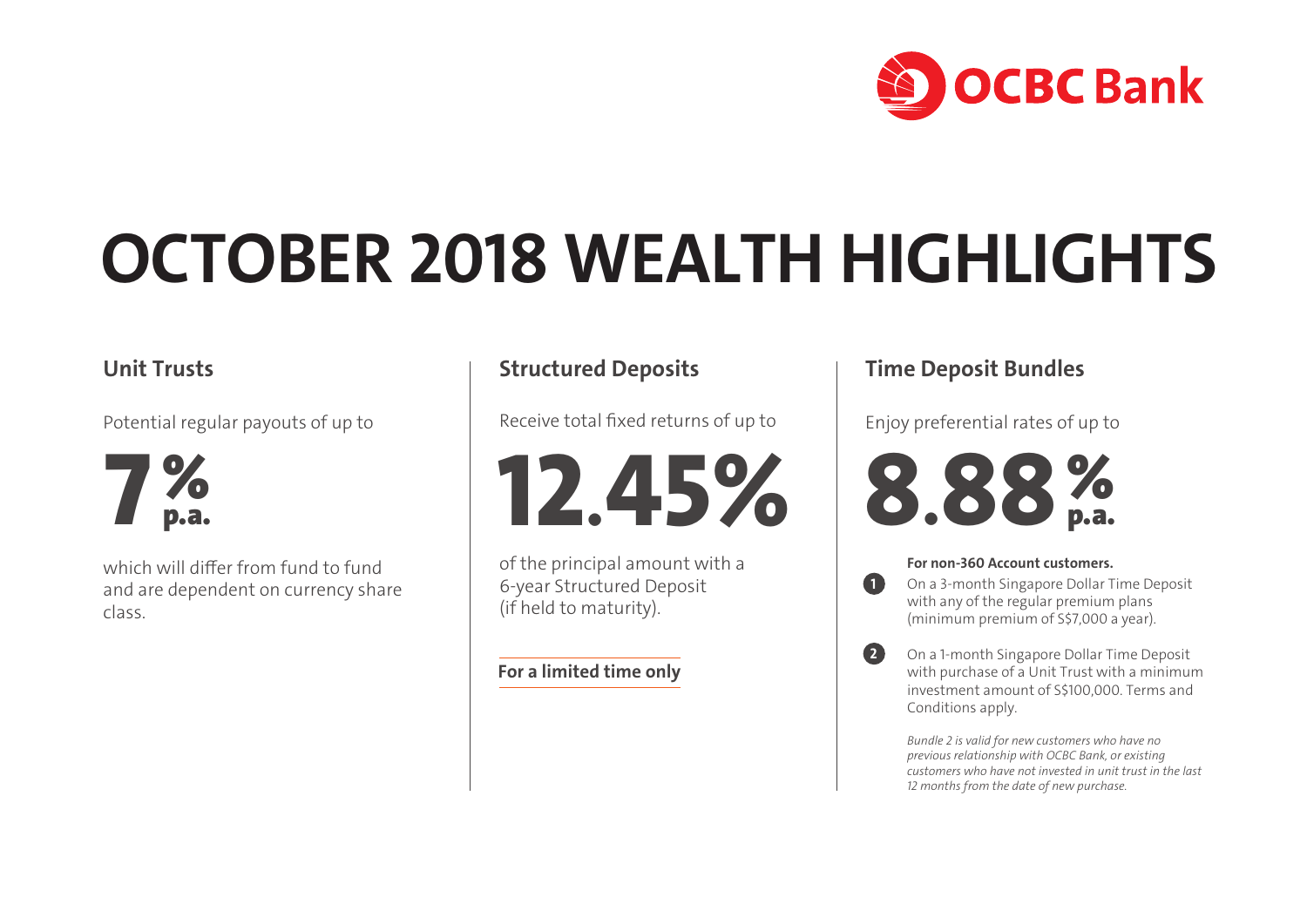## **Regular Premium Insurance Plan – Category 1 Promotion**

|                                                                                                                                       | <b>Annual Premium</b>   | <b>Reward</b> |  |  |
|---------------------------------------------------------------------------------------------------------------------------------------|-------------------------|---------------|--|--|
| <b>Category 1 plans</b><br>50% of the Reward will be<br>awarded to customers who<br>purchase GreatLife Endowment<br>Insurance (5Pay). | $S\$ 2,400 - S\3,599    | S\$100        |  |  |
|                                                                                                                                       | $S$ \$3,600 - S\$4,999  | S\$150        |  |  |
|                                                                                                                                       | $S$5,000-S$7,999$       | S\$200        |  |  |
|                                                                                                                                       | $S$ \$8,000 - S\$11,999 | S\$600        |  |  |
|                                                                                                                                       | $S$12,000 - S$19,999$   | S\$1,000      |  |  |
|                                                                                                                                       | \$\$20,000 and above    | S\$2,000      |  |  |
| Additional benefit for OCBC Child Development Account (CDA) holders and OCBC Mighty Savers <sup>®</sup> customers                     |                         |               |  |  |
| <b>OCBC CDA holders /</b><br><b>OCBC Mighty Savers<sup>®</sup> customers</b>                                                          | $S$ \$3,600 - S\$11,999 | S\$100        |  |  |

Category 1 plans include: GREATLife Endowment Insurance, GREATLife Generation, MaxAdvance Payout and Compulsory Rider: Accidental Death Benefit (Payer), MaxGrowth Enhanced, MaxEndowment Insurance, MaxEndowment Insurance Prepayment, MaxGrowth Plus, MaxWealth Premier 2, MaxEdu Goal, PrimeGold Advantage, MaxRetire Income, MaxRetirement, MaxRetirement 10, MaxRetirement Flex and MaxRetirement Flex 10.

### **Regular Premium Insurance Plan – Category 2 Promotion**

|                                                 | <b>Annual Premium</b>     | <b>Reward</b> |  |
|-------------------------------------------------|---------------------------|---------------|--|
| <b>Category 2 plans</b>                         | $S$800-S$2,399$           | <b>S\$80</b>  |  |
|                                                 | $S\$ 2,400-S\5,999        | S\$150        |  |
|                                                 | \$\$6,000 and above       | <b>S\$400</b> |  |
| <b>Additional benefits for OCBC CDA holders</b> |                           |               |  |
| <b>OCBC CDA holders</b>                         | <b>S\$1,200 and above</b> | <b>S\$100</b> |  |

Category 2 plans include: MaxLife Multiplier 15 with Critical Illness Protector Multiplier 15 rider, MaxFamily Cover, MaxFamily Protector, MaxLife Protector 2, MaxTerm Value, MaxTerm Value (CI), PremierTerm Plus, PremierTerm Plus (TPD), Mortgage Protect and Mortgage Protect Advantage.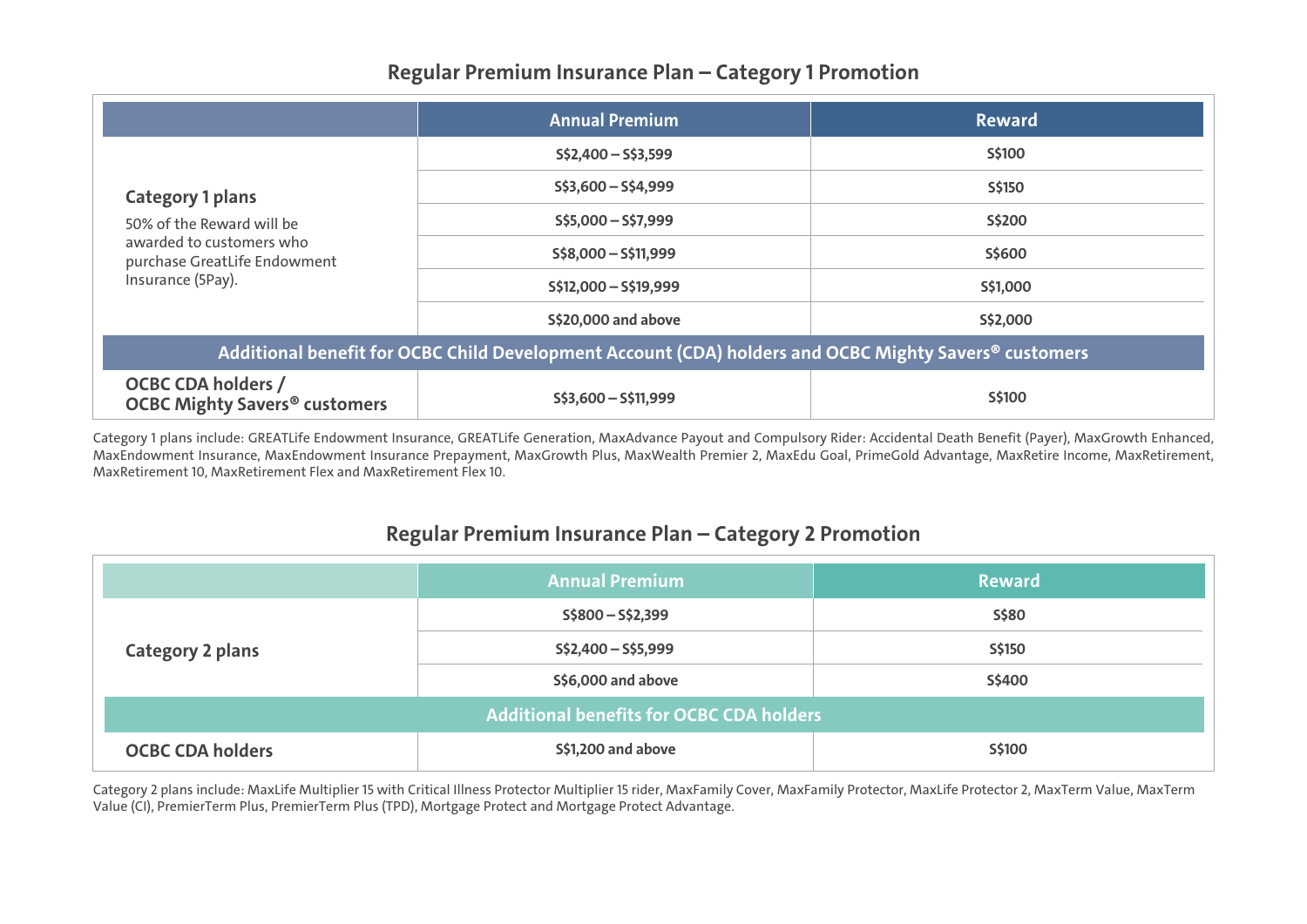## **Single Premium Insurance Plan Promotion**

|                                                                                                | <b>Single Premium</b>     | <b>Reward</b>                                 |
|------------------------------------------------------------------------------------------------|---------------------------|-----------------------------------------------|
| Insurance<br>• PremierLife Legacy<br>• MaxRetirement (SP)<br>• PremierLife Generation II (SGD) | S\$100,000 - S\$199,999   | S\$200 per S\$100,000                         |
|                                                                                                | $S\$ 200,000-S\499,999    | S\$250 per S\$100,000                         |
|                                                                                                | $S$500,000-S$999,999$     | S\$350 per S\$100,000                         |
|                                                                                                | S\$1,000,000 & above      | S\$500 per S\$100,000<br>(Max of S\$15,000)   |
| <b>Insurance</b><br>• PremierLife Generation II (USD)                                          | US\$100,000 - US\$199,999 | S\$300 per US\$100,000                        |
|                                                                                                | US\$200,000 - US\$499,999 | S\$500 per US\$100,000                        |
|                                                                                                | US\$500,000 - US\$999,999 | S\$600 per US\$100,000                        |
|                                                                                                | US\$1,000,000 & above     | S\$700 per US\$100,000<br>(Max. of S\$14,000) |